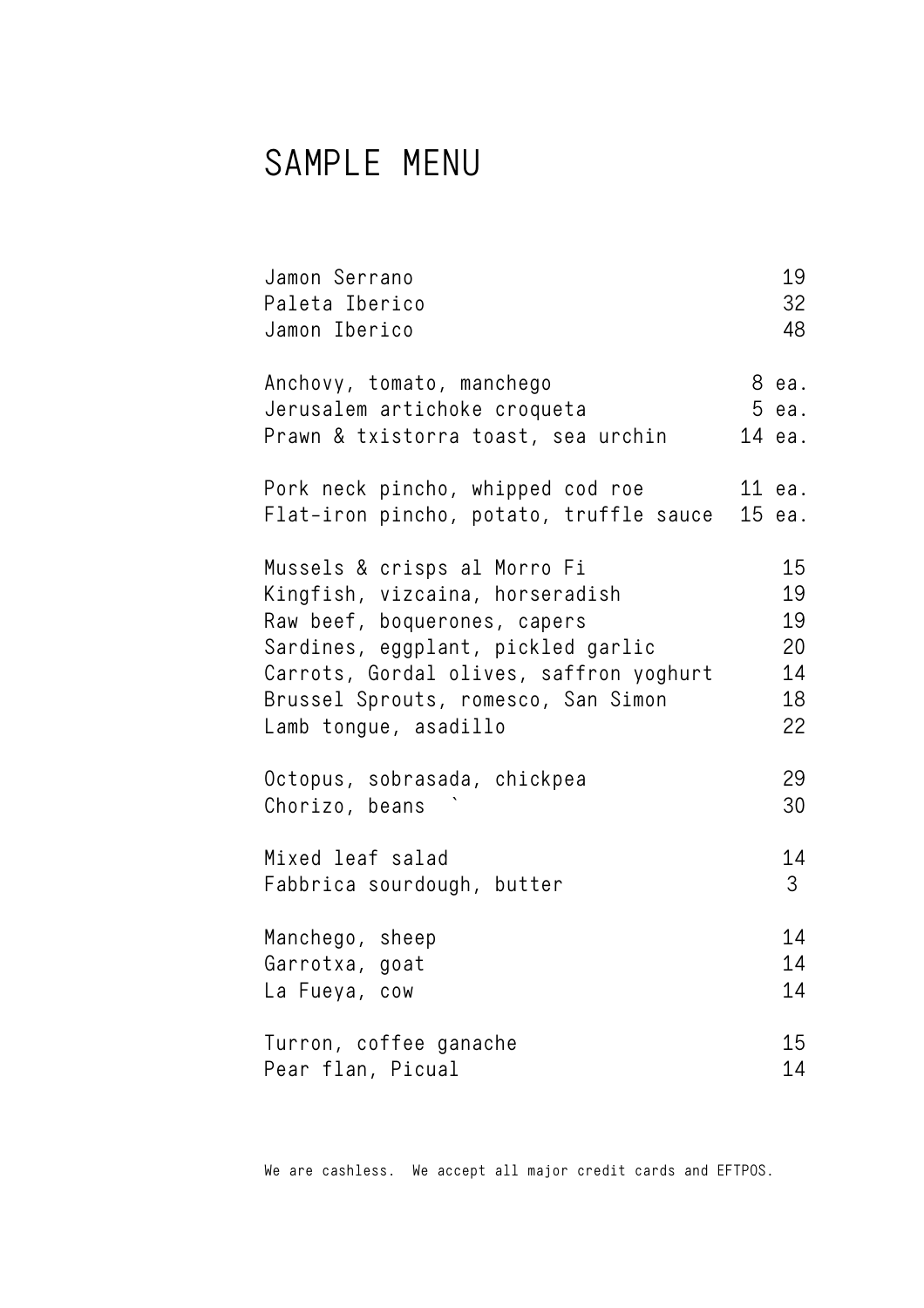## SAMPLE SET MENU \$75

Jamon Serrano Pan de cristal

Anchovy, tomato, manchego Jerusalem artichoke croqueta Pork neck pincho, whipped cod roe

Kingfish, vizcaina Ox tongue, asadillo

Octopus, sobrasada, chickpea

Carrots, Gordal olives, saffron yoghurt Mixed leaf salad

Turron, coffee ganache

A 10% service fee is applied to all reservations of 6 or more. We are cashless. We accept all major credit cards and EFTPOS.